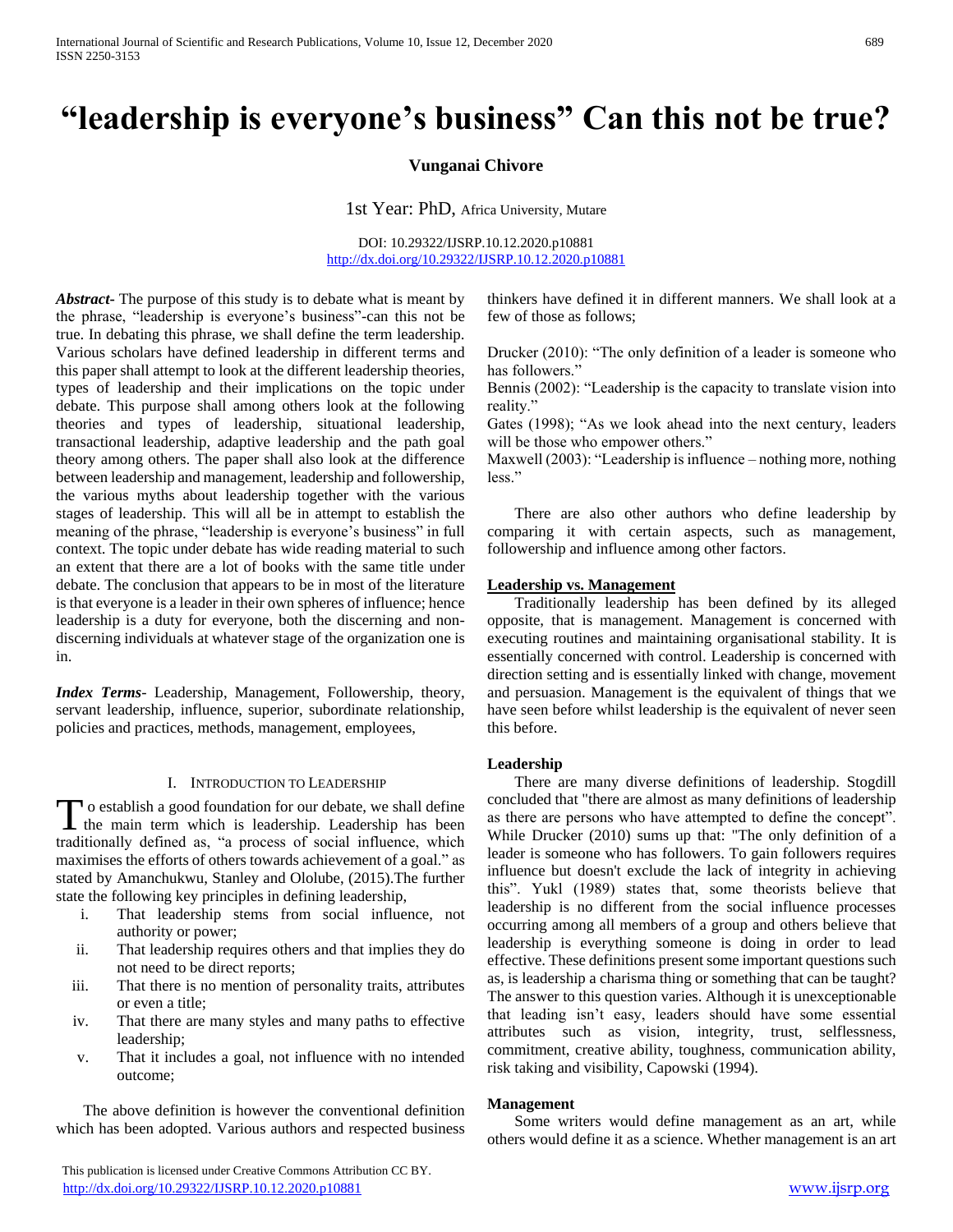or a science isn't what is most important. Management is a process that is used to accomplish organizational goals, that is, a process that is used to achieve what an organization wants to achieve. What however may be interrogated is, do leaders and managers have the same role? Can organizations have only leaders or only managers? A well balanced organization should have a mix of leaders and managers to succeed, and in fact what they really need is a few great leaders and many first-class managers (Kotterman, 2006) Managers are the people to whom this management task is assigned, and it is generally thought that they achieve the desired goals through the key functions of planning and budgeting, organizing and staffing, problem solving and controlling. Leaders on the other hand set a direction, align people, motivate and inspire (Kotter, 2001). Other researchers consider that a leader has soul, the passion and the creativity while a manager has the mind, the rational and the persistence. A leader is flexible, innovative, inspiring, courageous and independent and at the same time a manager is consulting, analytical, deliberate, authoritative and stabilizing (Capowski, 1994).

 The most important differences between leaders and managers concern the workplace and are concluded in table I below:

| Process      | Management |                     | leadership           |
|--------------|------------|---------------------|----------------------|
| Vision       |            | Plans<br>and        | Sets direction       |
| establishmen |            | budgets             | and develop          |
| t            |            | Develops            | the vision           |
|              |            | process             | Develops             |
|              |            | steps<br>and        | strategic            |
|              |            | sets                | plans<br>and         |
|              |            | timelines           | achieve<br>the       |
|              |            | <b>Displays</b>     | vision               |
|              |            | impersonal          | Displays very        |
|              |            | attitude            | passionate           |
|              |            | about<br>the        | attitude about       |
|              |            | vision<br>and       | the vision and       |
|              |            | goals               | goals                |
| Human        |            | Organizes           | Align                |
| development  |            | and staffs          | organisation         |
| and          |            | Maintains           | Communicat           |
| networking   |            | structure           | es the vision,       |
|              |            | Delegate            | mission<br>and       |
|              |            | responsibilit       | direction            |
|              |            | y                   | <b>Influences</b>    |
|              |            | Delegates           | creation<br>of       |
|              |            | authority           | coalitions,          |
|              |            | Implements          | teams<br>and         |
|              |            | the vision          | partnerships<br>that |
|              |            | Establishes         | understand           |
|              |            | policy<br>and       | and                  |
|              |            | procedures          | accept<br>the vision |
|              |            | to                  | Displays             |
|              |            | implement<br>vision | driven,<br>high      |
|              |            |                     | emotion              |
|              |            | Displays            |                      |
|              |            | low emotion         |                      |

**Table I**

| This publication is licensed under Creative Commons Attribution CC BY. |  |
|------------------------------------------------------------------------|--|
| http://dx.doi.org/10.29322/IJSRP.10.12.2020.p10881                     |  |

| Execution | Limits<br>employee<br>choices<br>Controls<br>processes<br>Identifies<br>problems<br>Solve<br>problems<br>Monitor<br>results<br><b>Takes</b><br>low<br>risk<br>approach to<br>problem<br>solving | Increases<br>choices<br><b>Motivates</b><br>and inspires<br>Energizes<br>employees to<br>overcome<br><b>barriers</b><br>to<br>change<br><b>Satisfies</b><br>basic human<br>needs<br>Takes<br>high<br>risk approach<br>problem<br>to |
|-----------|-------------------------------------------------------------------------------------------------------------------------------------------------------------------------------------------------|-------------------------------------------------------------------------------------------------------------------------------------------------------------------------------------------------------------------------------------|
| Outcome   | Managers<br>vision order<br>and<br>predictabilit<br>у<br>Provides<br>expected<br>results<br>consistently<br>to<br>leadership<br>and<br>other<br>stakeholders                                    | solving<br>Promotes<br>useful<br>and<br>dramatic<br>changes, such<br>new<br>as<br>products<br><sub>or</sub><br>approaches to<br>improving<br>labor<br>relations                                                                     |

Table I: Comparison of Management and Leadership Process Differences in the workplace (Kotterman, 2006)

# **Theories of Leadership**

 Because there is no single correct definition on leadership, there have been attempts to theorise leadership. We shall briefly look at the various leadership theories that are in place in an effort to discuss the topic under research herein. There are as many different views of leadership as there are characteristic that distinguish leaders from non-leaders. While most research today has shifted from traditional trait or personality-based theories to a situation theory, which dictates that the situation in which leadership is exercised is determined by the leadership skills and characteristics of the leader ,Avolio, Walumbwa, & Weber, (2009), all contemporary theories can fall under one of the following three perspectives: leadership as a process or relationship, leadership as a combination of traits or personality characteristics, or leadership as certain behaviours or, as they are more commonly referred to, leadership skills. In the more dominant theories of leadership, there exists the notion that, at least to some degree, leadership is a process that involves influence with a group of people toward the realization of goals, Wolinski, (2010). Charry (2012), noting that scholarly interest in leadership increased significantly during the early part of the twentieth century, identified eight major leadership theories. While the earlier of these focused on the qualities that distinguish leaders from followers, later theories looked at other variables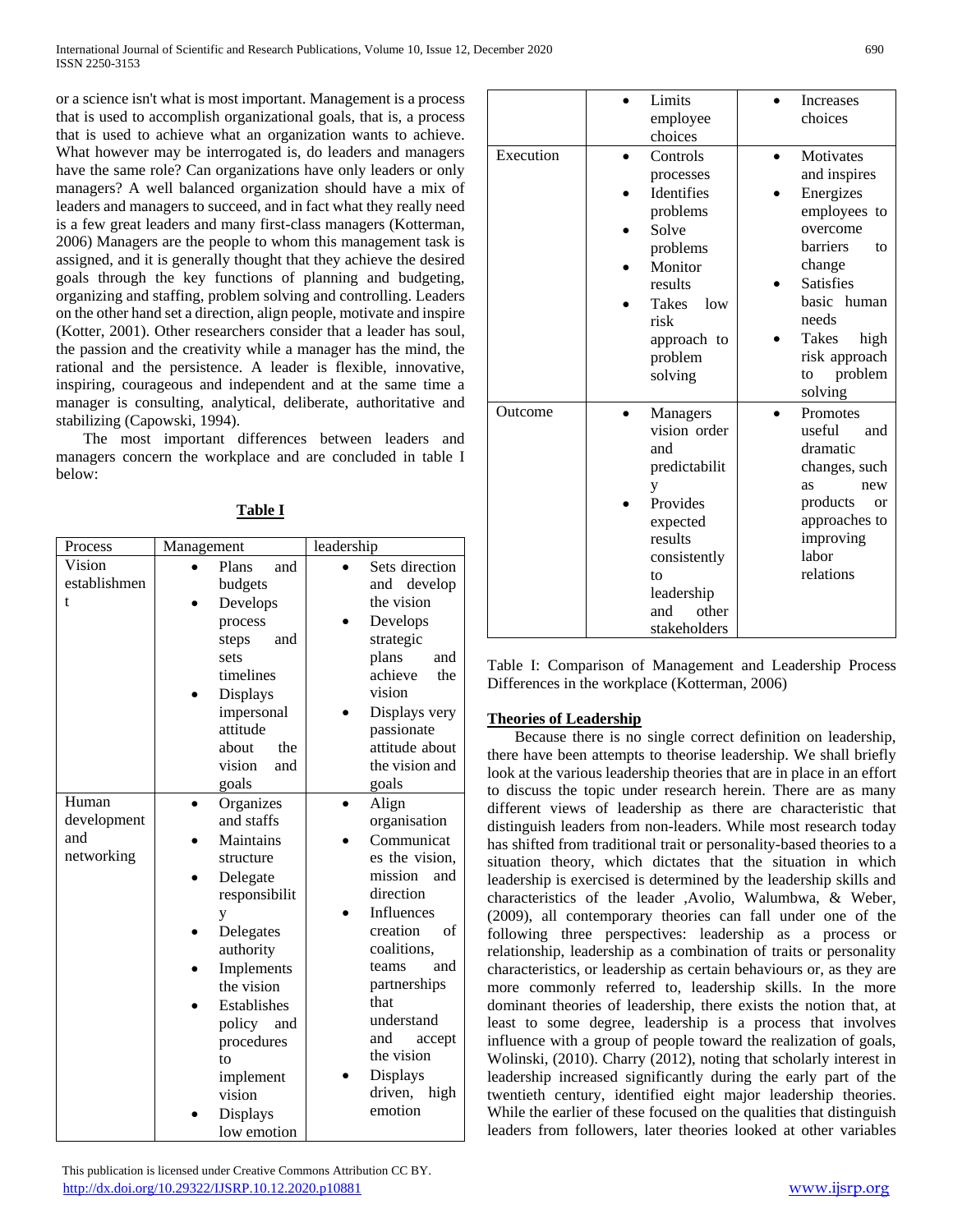including situational factors and skill levels. Although new theories are emerging all of the time, most can be classified as one of Charry's eight major types:

## **"Great Man" Theory**

 Great man theories assume that the capacity for leadership is inherent, that great leaders are born, not made. These theories often portray leaders as heroic, mythic and destined to rise to leadership when needed. The term great man was used because, at the time, leadership was thought of primarily as a male quality, especially military leadership. Ololube, (2013).

## **Trait Theory**

 Similar in some ways to great man theories, the trait theory assumes that people inherit certain qualities or traits make them better suited to leadership. Trait theories often identify particular personality or behavioural characteristics that are shared by leaders. Many have begun to ask of this theory, however, if particular traits are key features of leaders and leadership, how do we explain people who possess those qualities but are not leaders? Inconsistencies in the relationship between leadership traits and leadership effectiveness eventually led scholars to shift paradigms in search of new explanations for effective leadership.

## **Contingency Theories**

 Contingency theories of leadership focus on particular variables related to the environment that might determine which style of leadership is best suited for a particular work situation. According to this theory, no single leadership style is appropriate in all situations. Success depends upon a number of variables, including leadership style, qualities of followers and situational features, Charry, (2012). A contingency factor is thus any condition in any relevant environment to be considered when designing an organization or one of its elements, Naylor, (1999). Contingency theory states that effective leadership depends on the degree of fit between a leader's qualities and leadership style and that demanded by a specific situation Lamb, (2013).

# **Situational Theory**

 Situational theory proposes that leaders choose the best course of action based upon situational conditions or circumstances. Different styles of leadership may be more appropriate for different types of decision-making. For example, in a situation where the leader is expected to be the most knowledgeable and experienced member of a group, an authoritarian style of leadership might be most appropriate. In other instances where group members are skilled experts and expect to be treated as such, a democratic style may be more effective.

# **Behavioural Theory**

 Behavioural theories of leadership are based on the belief that great leaders are made, not born. This leadership theory focuses on the actions of leaders not on intellectual qualities or internal states. According to the behavioural theory, people can learn to become leaders through training and observation. Naylor (1999) notes that interest in the behaviour of leaders has been stimulated by a systematic comparison of autocratic and democratic leadership styles. It has been observed that groups under these types of leadership perform differently: Autocratically led groups

 This publication is licensed under Creative Commons Attribution CC BY. <http://dx.doi.org/10.29322/IJSRP.10.12.2020.p10881> [www.ijsrp.org](http://ijsrp.org/)

will work well so long as the leader is present. Group members, however, tend to be unhappy with the leadership style and express hostility. Democratically led groups do nearly as well as the autocratic group. Group members have more positive feelings, however, and no hostility. Most importantly, the efforts of group members continue even when the leader is absent.

## **Participative Theory**

 Participative leadership theories suggest that the ideal leadership style is one that takes the input of others into account. Participative leaders encourage participation and contributions from group members and help group members to feel relevant and committed to the decision-making process. A manager who uses participative leadership, rather than making all the decisions, seeks to involve other people, thus improving commitment and increasing collaboration, which leads to better quality decisions and a more successful business Lamb, (2013).

## **Transactional/Management Theory**

 Transactional theories, also known as management theories, focus on the role of supervision, organization and group performance and the exchanges that take place between leaders and followers. These theories base leadership on a system of rewards and punishments (Charry, 2012). In other words, on the notion that a leader's job is to create structures that make it abundantly clear what is expected of followers and the consequences (rewards and punishments) associated with meeting or not meeting expectations (Lamb, 2013). When employees are successful, they are rewarded and when they fail, they are reprimanded or punished (Charry, 2012). Managerial or transactional theory is often likened to the concept and practice of management and continues to be an extremely common component of many leadership models and organizational structures Lamb, (2013).

#### **Relationship/Transformational Theory**

 Relationship theories, also known as transformational theories, focus on the connections formed between leaders and followers. In these theories, leadership is the process by which a person engages with others and is able to "create a connection" that results in increased motivationand morality in both followers and leaders. Relationship theories are often compared to charismatic leadership theories in which leaders with certain qualities, such as confidence, extroversion, and clearly stated values, are seen as best able to motivate followers Lamb, (2013). Relationship or transformational leaders motivate and inspire people by helping group members see the importance and higher good of the task. These leaders are focused on the performance of group members, but also on each person to fulfilling his or her potential. Leaders of this style often have high ethical and moral standards Charry, (2012).

#### **Skills Theory**

 This theory states that learned knowledge and acquired skills/abilities are significant factors in the practice of effective leadership. Skills theory by no means refuses to acknowledge the connection between inherited traits and the capacity to lead effectively, but argues that learned skills, a developed style, and acquired knowledge, are the real keys to leadership performance.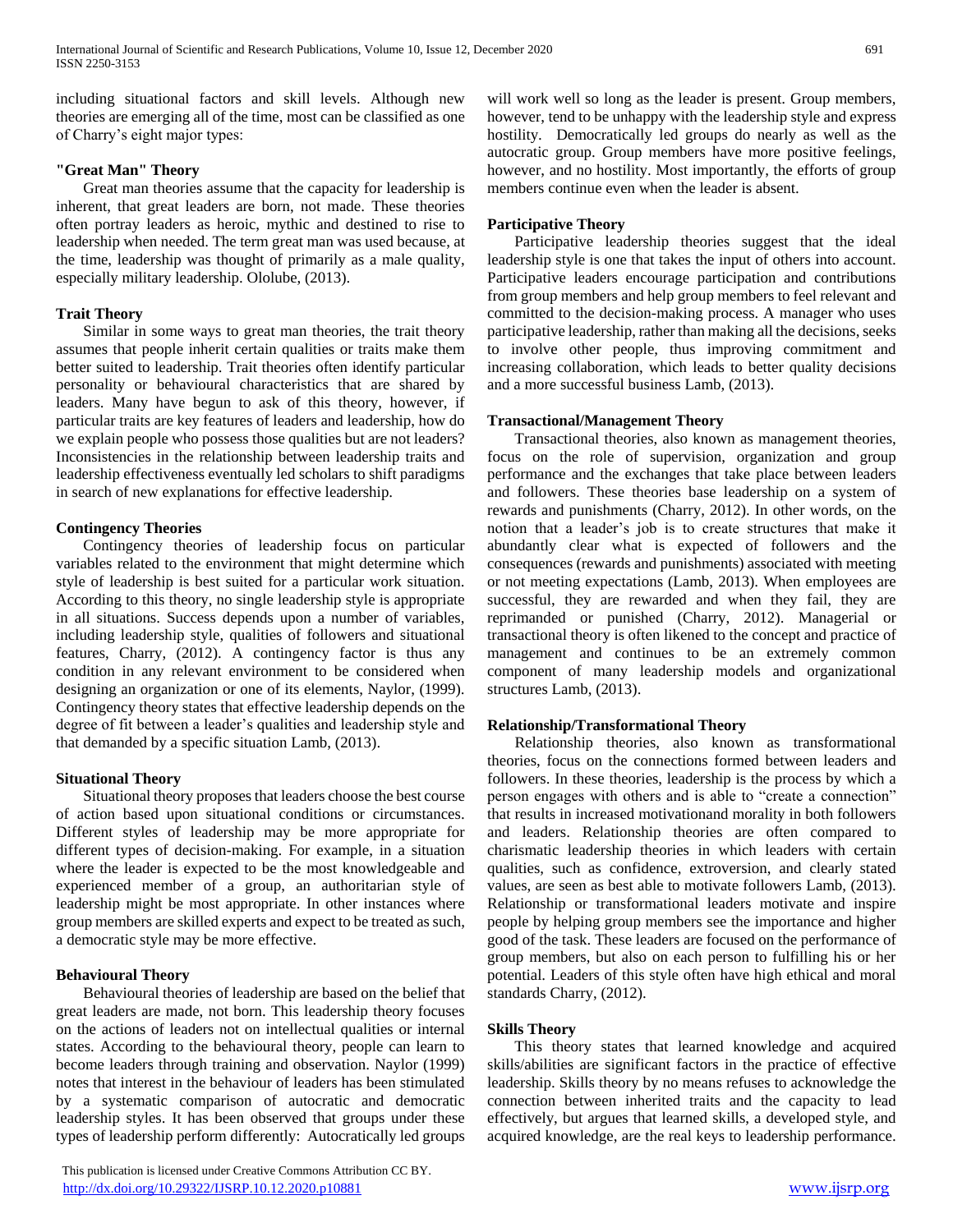A strong belief in skills theory often demands that considerable effort and resources be devoted to leadership training and development .Wolinski, (2010).

#### II. CHARACTERISTICS OF A LEADER

 The main characteristics that leaders should posses include but are not limited to the following listed:

- i. Being technically/academically/practically proficient: As a leader, you must know your job or area of influence and have a solid familiarity with the tasks of your different employees;
- ii. Develop a sense of responsibility in your workers: Help to develop good character traits that will help them carry out their professional responsibilities;
- iii. Ensure that tasks are understood, supervised, and accomplished: Communication is key. A leader must be able to communicate effectively. Leaders should spend most of their day engaged in communication. Older studies, in fact, noted that organizational leaders (managers) spent 70 to 90 per cent of their time each day on communication and related activities Barrett et al, [2014]);
- iv. Keep your workers informed: Know how to communicate with not only junior staff, but senior staff and other key people as well;
- v. Know your people and look out for their well-being: Be well versed in basic human nature and recognize the importance of sincerely caring for your workers;
- vi. Know yourself and seek self-improvement: In order to know yourself, you have to understand what you are, what you know, and what you can do (attributes). Seeking self-improvement means continually strengthening your attributes. This can be accomplished through self-study, formal education, workshops, reflection, and interacting with others;
- vii. Make sound and timely decisions: Use good problem solving, decision making, and planning tools;
- viii. Seek responsibility and take responsibility for your actions: Search for ways to guide your organization to new heights. When things go wrong, do not blame others. Analyze the situation, take corrective action, and move on to the next challenge;
- ix. Set the example: Be a good role model for your employees. Employees must not only be told what is expected of them, but see leaders embodying organizational qualities and ethics. Leaders must embody what they wish to see in their employees;
- x. Train as a team: Do not focus on just your department, section, or employees, but envision the whole organization as an entity that must learn and succeed together; and
- xi. Use the full capabilities of your organization: By developing a team spirit, you will be able to employ the abilities of your entire organization towards organizational goals. Bennies (1989).

# III. LEADERSHIP STYLES IN A MODERN DAY ORGANISATION

 Under this heading we shall briefly touch on two main prominent leadership styles that show fully how leadership is everyone's role, that is transactional style and the transformational style of leadership.

# **Transactional Leadership.**

 Transactional leadership style comprises three components that are contingent reward, management-by-exception (active) and management-by-exception (passive). A transactional leader follows the scheme of contingent rewards to explain performance expectation to the followers and appreciates good performance. Transactional leaders believe in contractual agreements as principal motivators Bass, (1985) and use extrinsic rewards toward enhancing followers' motivation. A basic example of where transactional leadership is actively performed is sale by commission basis where an employee is rewarded higher based on good performance compared to poor performance. The situations entailing high degree of precision, technical expertise, timeconstraints, particularly in technological intensive environment, we shall prefer transactional leadership whereas, in humanintensive environment, where focus is on influencing the followers through motivation and respecting their emotions on the basis of common goals, beliefs and values, preferable option is transformational leadership style (MacGregor Bums, 2003).

# IV. TRANSFORMATIONAL LEADERSHIP

 Transformational leaders emboldens followers to attain higher-order needs like self-actualization, self-esteem (Bass, 1985), and are influential in surging followers' motivation in the direction of "self-sacrifice and achievement of organizational goals over personal interests (Bass, 1995). Leaders with Idealized Influence demonstrate heightened concerns and cognizance of followers' needs and generate a sense of shared risk-taking" (Jung et al., 2008). This leadership style, however, does not embrace all of the factors that influence innovation. As per Cummings, Midodzi, Wong, and Estabrooks (2010), "leadership style alone could not be linked to patient mortality". Instead, the researchers examined that when the organization had associated and consistent organizational culture, patient mortality was on downward trajectory. Cummings et al., (2010) observed that regardless of style, "leaders who practiced relational and transformational styles had better quality outcomes than those who demonstrated autocracy".

#### V. INTERACTION WITHIN AN ORGANISATION

 Organizational interaction or communication refers to a relational approach between two or more individuals on the basis of social and organizational structures aimed at achieving goals Ololube, (2012). Given that uncertainty surrounds many situations in organizations, leaders need to be involved with their staff. In this way, leaders can keep focused on key issues and ensure that organizational learning takes place. The quantity and quality of interaction in an organization tends to influence the style of organizational management with the main issue being that employees must work together in order to accomplish tasks.